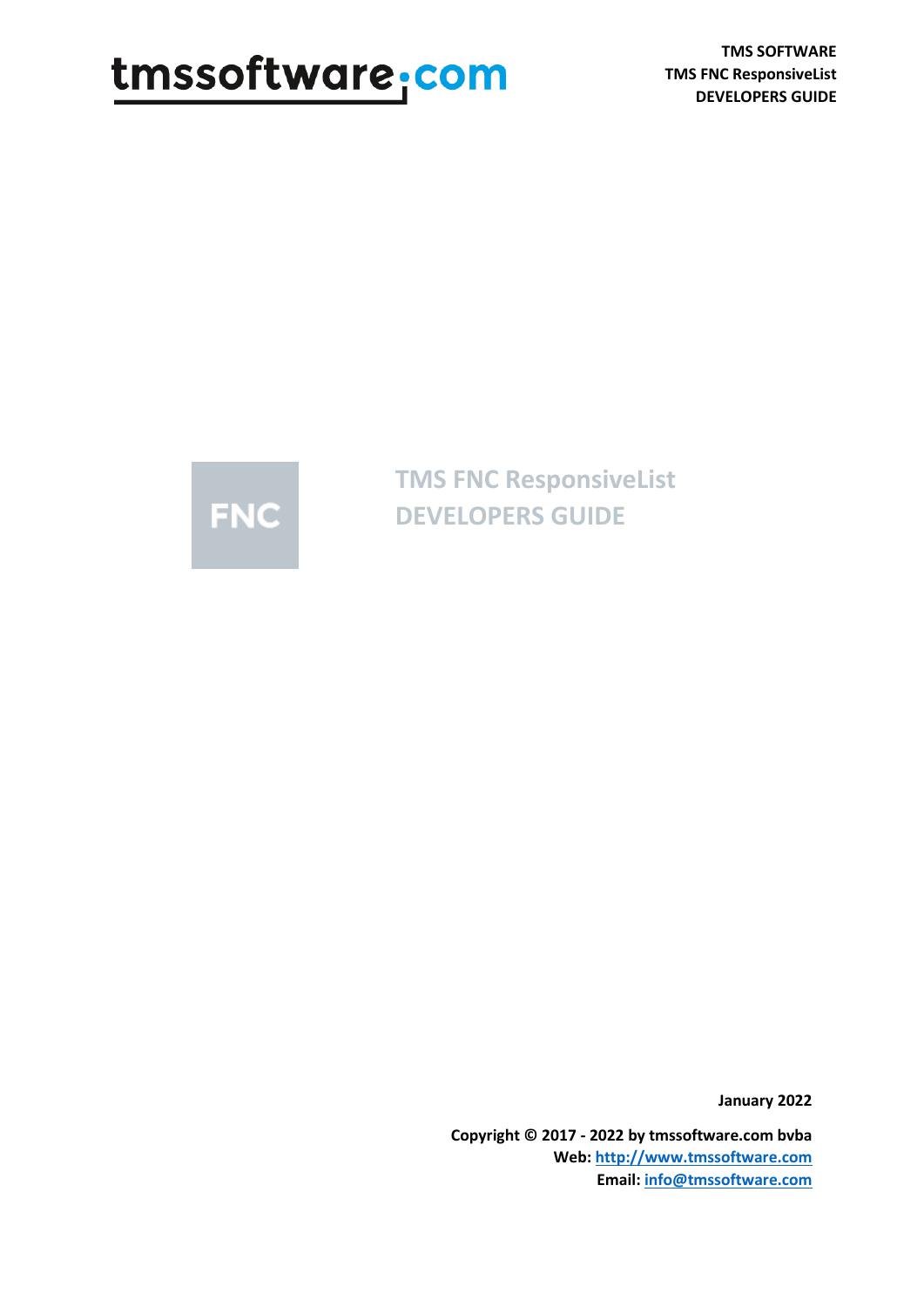### TTMSFNCResponsiveList

#### **Introduction**

The component TTMSFNCResponsiveList brings responsive design

[\(https://en.wikipedia.org/wiki/Responsive\\_web\\_design\)](https://en.wikipedia.org/wiki/Responsive_web_design) methodology to FMX applications. While responsive design's origin is in accommodating a web page layout dynamically to the size of the browser, similar techniques can also prove useful in native Windows application design. As such application is typically offered in a resizable window, it can greatly improve the user experience when the layout adapts to the size the user chooses for the application.

#### **Architecture**

TTMSFNCResponsiveList is designed around a configurable matrix of cells depending on the client area of the control. This configurability is controlled by a collection of conditions. For each condition, the range of client width and client height can be set for which a given number of columns or rows is used or a cell width or height is used.

This conditions collection can be programmatically configured but can of course also be edited at design-time with this design-time editor:

| <b>DX</b> ResponsiveList Designer |                                 | ×<br>□                        |
|-----------------------------------|---------------------------------|-------------------------------|
| Conditions                        | $\omega$<br>$+$                 | Item 1                        |
| W from<br>W to                    | H from<br>H <sub>to</sub>       | Content of the item goes here |
| 0<br>250                          | $-1$<br>$-1$                    |                               |
| 500<br>250                        | $-1$<br>$-1$                    |                               |
| Width from:                       | ÷<br>250<br>$-1 = \infty$       |                               |
| Width to:                         | $\div$<br>500<br>$-1 = \infty$  |                               |
| Height from:                      | $\div$<br>$-1$<br>$-1 = \infty$ | Item 2                        |
|                                   |                                 | Content of the item goes here |
| Height to:                        | $\div$<br>$-1 = \infty$<br>$-1$ |                               |
| Columns:                          | $\div$<br>o                     |                               |
| Row:                              | $\div$<br>3                     |                               |
| Item width:                       | $\div$<br>$-1$                  |                               |
| Item height:                      | $\div$<br>$-1$                  |                               |
| Margin left:                      | $\div$<br>3                     | Item 3                        |
| Margin top:                       | $\div$<br>3                     | Content of the item goes here |
| Margin right:                     | $\div$<br>3                     |                               |
| Margin bottom:                    | $\div$<br>3                     |                               |
| Category:                         | $\div$<br>$-1$                  |                               |
| Template                          |                                 |                               |
|                                   |                                 | Cancel<br>OK                  |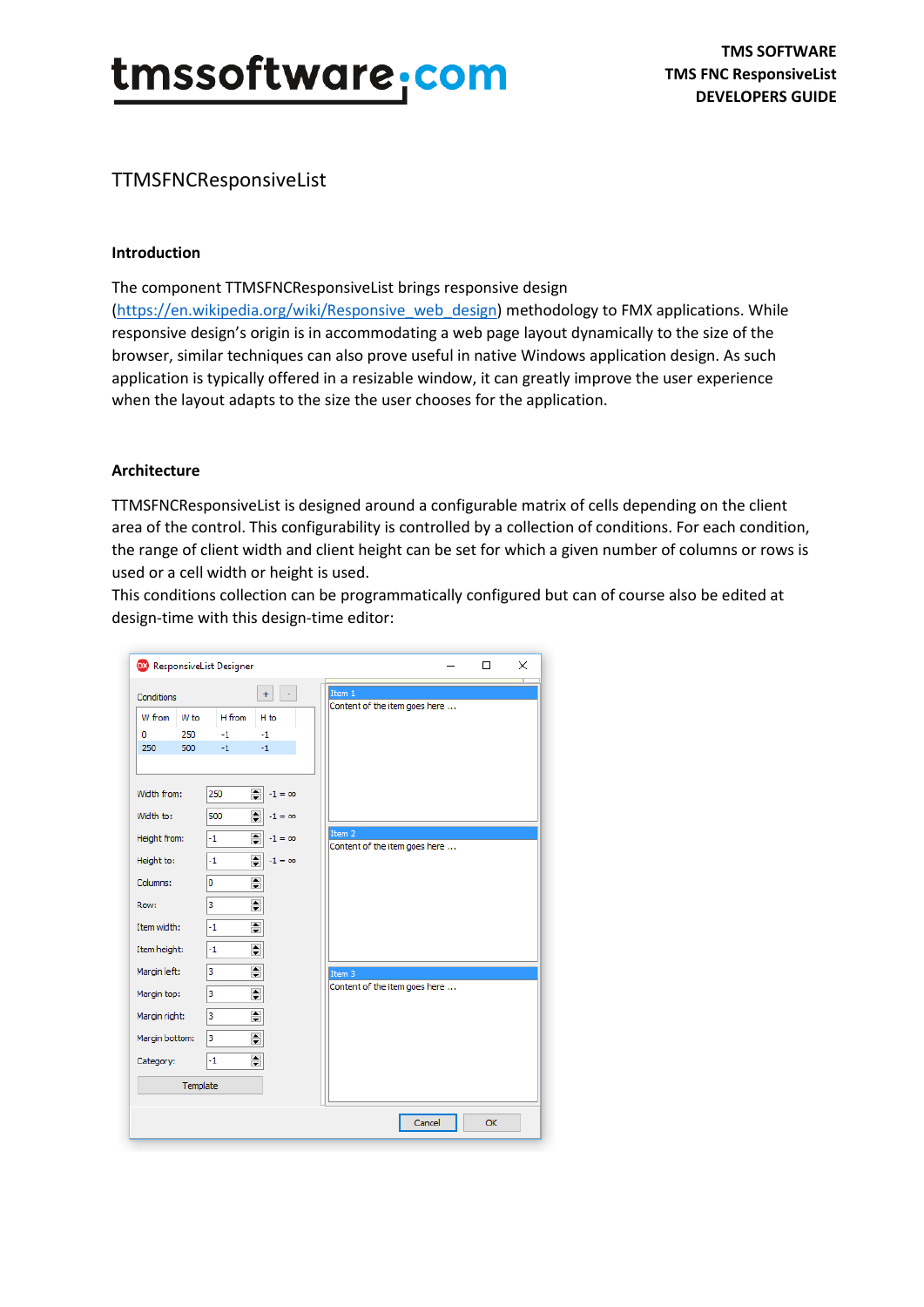In the top left listview, the conditions are listed. In this example, 4 conditions for 4 different width ranges are configured, i.e. from 0..250pixels, from 250..500pixels, from 500..750pixels and from 750 to any higher width. In this sample, in the smallest width range, the number of columns is set to 1, the next width it is set to 2, then 3 and finally 4 columns when the width is larger than 750pixels. The item height is then in all circumstances configured to 150pixels. As the item width is set to -1, this means the width of items will size proportionally with the width of the control. This width could have been set to a fixed width in pixels as well.

To understand the basics of the architecture better, this leads to following behaviour:



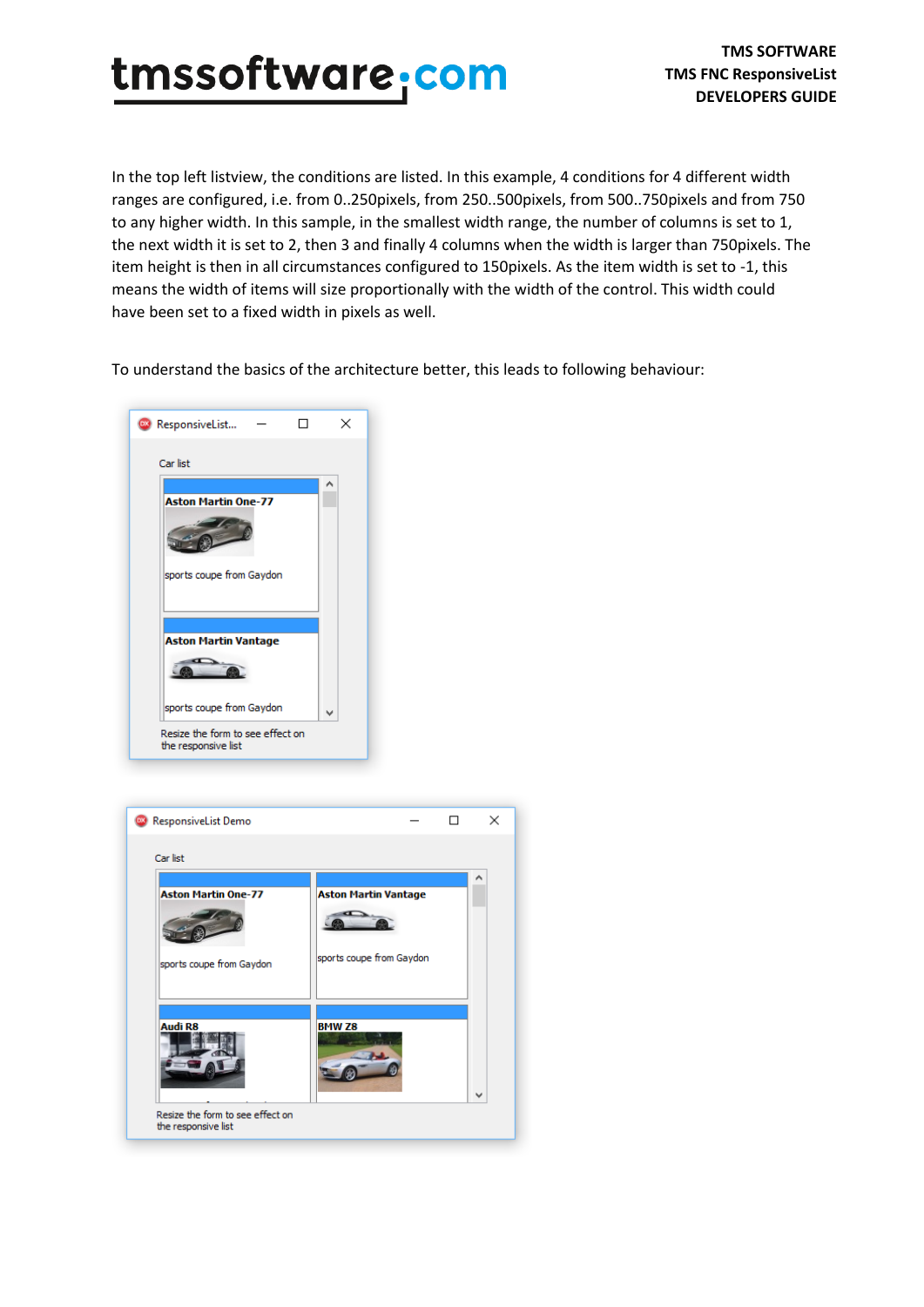## tmssoftware.com

|                                                        |                                                         |                                       | ∧ |
|--------------------------------------------------------|---------------------------------------------------------|---------------------------------------|---|
| <b>Aston Martin One-77</b><br>sports coupe from Gaydon | <b>Aston Martin Vantage</b><br>sports coupe from Gaydon | Audi R8<br>sports car from Ingolstadt |   |
| <b>BMW Z8</b>                                          | <b>BMW i8</b>                                           | <b>BMW Z4</b>                         |   |



#### **Items**

The TTMSFNCResponsiveList has a collection of items that are rendered in the list. The item can be fully custom drawn, but it already supports rendering of HTML formatted text and with this also the rendering of images and hyperlinks. In addition to this, an item can have a header and a footer. The properties of the base item class are:

BorderColor: TTMSFNCGraphicsColor Color of the border of the item

BorderStyle: TBorderStyle Sets the border style to bsNone or bsSingle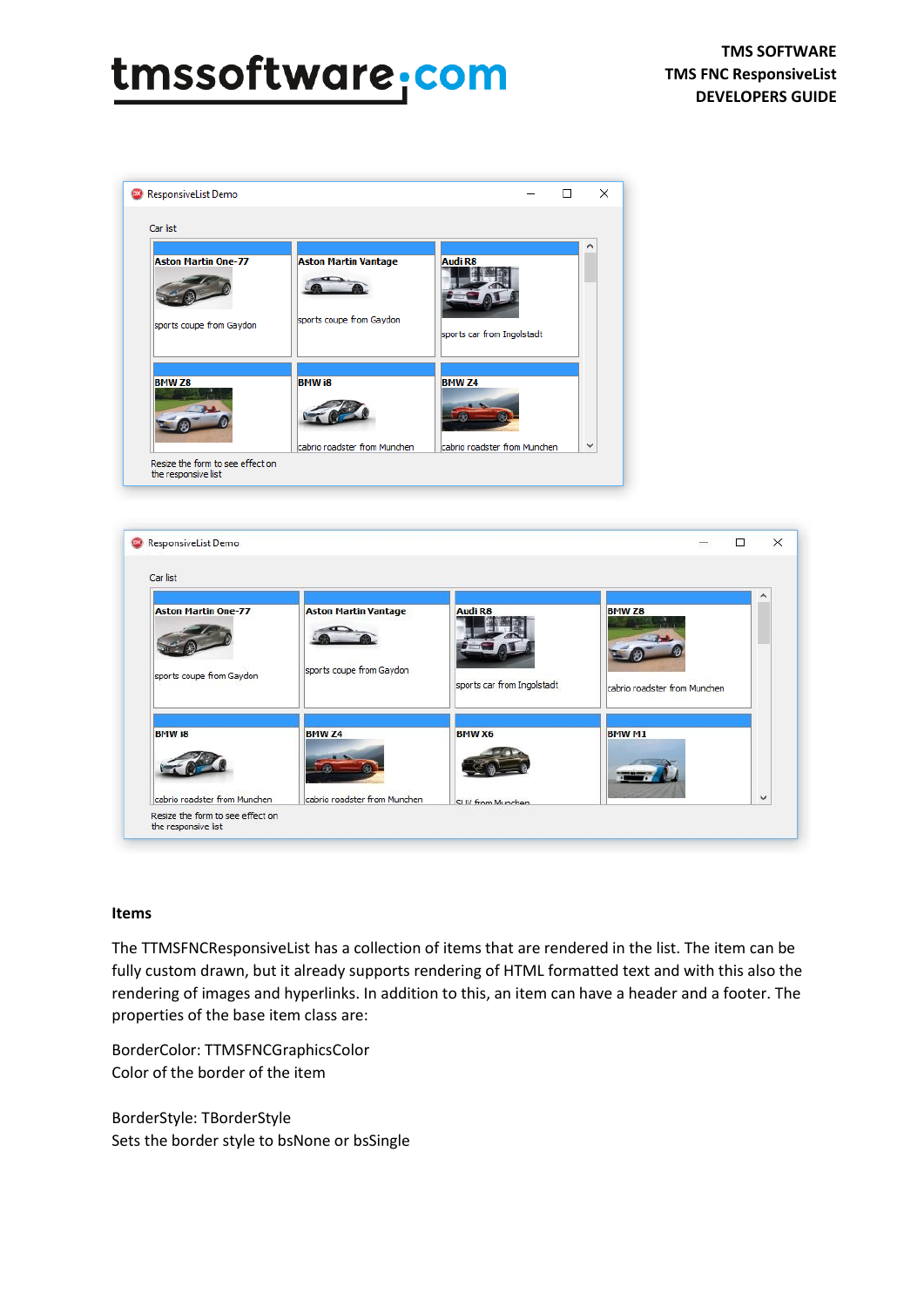Color: TTMSFNCGraphicsColor Sets the background color of the item

Content: string Sets the text content (can be HTML formatted content) of the item

FooterColor: TTMSFNCGraphicsColor Sets the color of the footer. When the color is clNone, no footer is drawn

FooterTextColor: TTMSFNCGraphicsColor Sets the font color of the footer

FooterText: string Sets the text of the footer

HeaderColor: TTMSFNCGraphicsColor Sets the color of the header. When the color is clNone, no header is drawn

HeaderTextColor: TTMSFNCGraphicsColor Sets the font color of the header

HeaderText: string Sets the text of the header

Height: integer Defines the height of the item when the height type is different from isAuto

HeightType: TItemSizeType Can be: -isAuto: height of the item is automatically determined by the conditions -isFixed: height of the item is fixed in pixels -isPerc: height of the item is fixed in percentage -isFill: height of the item is equal to the control height

SelectedBorderColor: TTMSFNCGraphicsColor Sets the border color of the item when it is in selected state

SelectedColor: TTMSFNCGraphicsColor Sets the background color of the item when it is in selected state

SelectedTextColor: TTMSFNCGraphicsColor Sets the text color of the item when it is in selected state

Shadow: Boolean When true, the item is drawn with a shadow

Tag: NativeInt Generic item tag property

TextColor: TTMSFNCGraphicsColor Color of the item text in normal state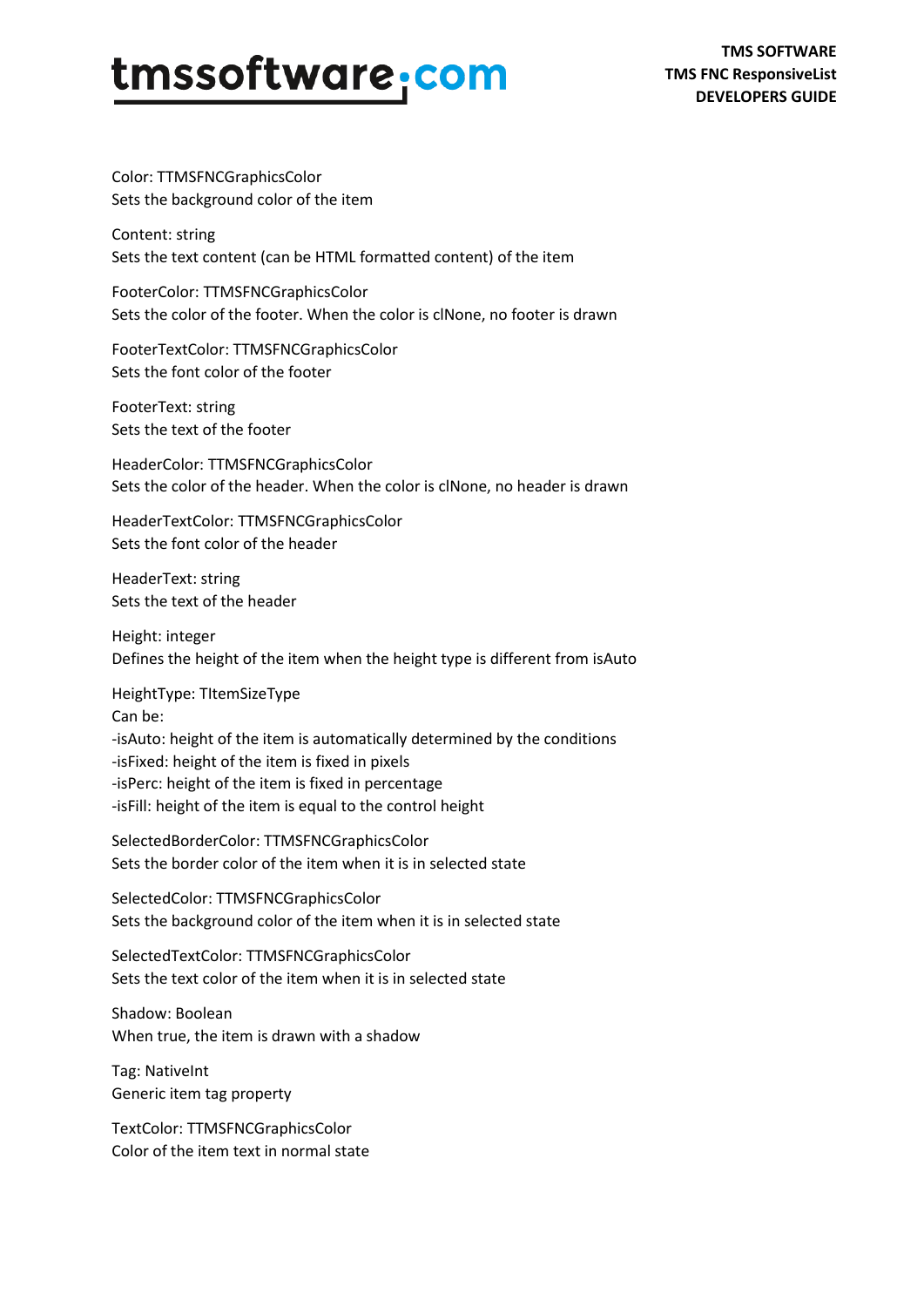Visible: Boolean Controls the item visibility state

Width: Integer Defines the width of the item when the width type is different from isAuto

WidthType: TItemSizeType Can be: -isAuto: width of the item is automatically determined by the conditions -isFixed: width of the item is fixed in pixels -isPerc: width of the item is fixed in percentage -isFill: width of the item is equal to the control height

#### **Responsive templated items**

Not only can the size of the item be responsively determined but also the formatting of the content. This is done via responsive templates. Part of the conditions is a template. A template is a HTML formatted string with value placeholders. The control will then automatically resolve the value placeholders with the actual values held by an item.

This way, in a small version of an item, it could show less text, i.e. in the condition for the width of the control being <= 250pixels, the condition template could have been set to:

<b>(%TITLE)<b><br>(%PRICE)

while for a control width > 250pixels, the template could have been set to:

<b>(%TITLE)<b><br>(%PRICE)<br>(%DESCRIPTION)

When the item contains values for TITLE, PRICE and DESCRIPTION, the control will automatically resolve the correct template according to the selected condition depending on the width of the control.

The values of the item are a NAME/VALUE pair collection where the VALUE is a variant type. For this particular case, the item's NAME/VALUE pairs could have been set via

var

it: TResponsiveListItem;

it := TMSFNCResponsiveList.Items.Add;

it.Values['TITLE'] := 'Lion King';

it.Values['PRICE'] := 123.456;

it.Values['DESCRIPTION'] := 'The Lion King is a 1994 American animated epic musical film produced by Walt Disney Feature Animation and released by Walt Disney Pictures.';

it := TMSFNCResponsiveList.Items.Add;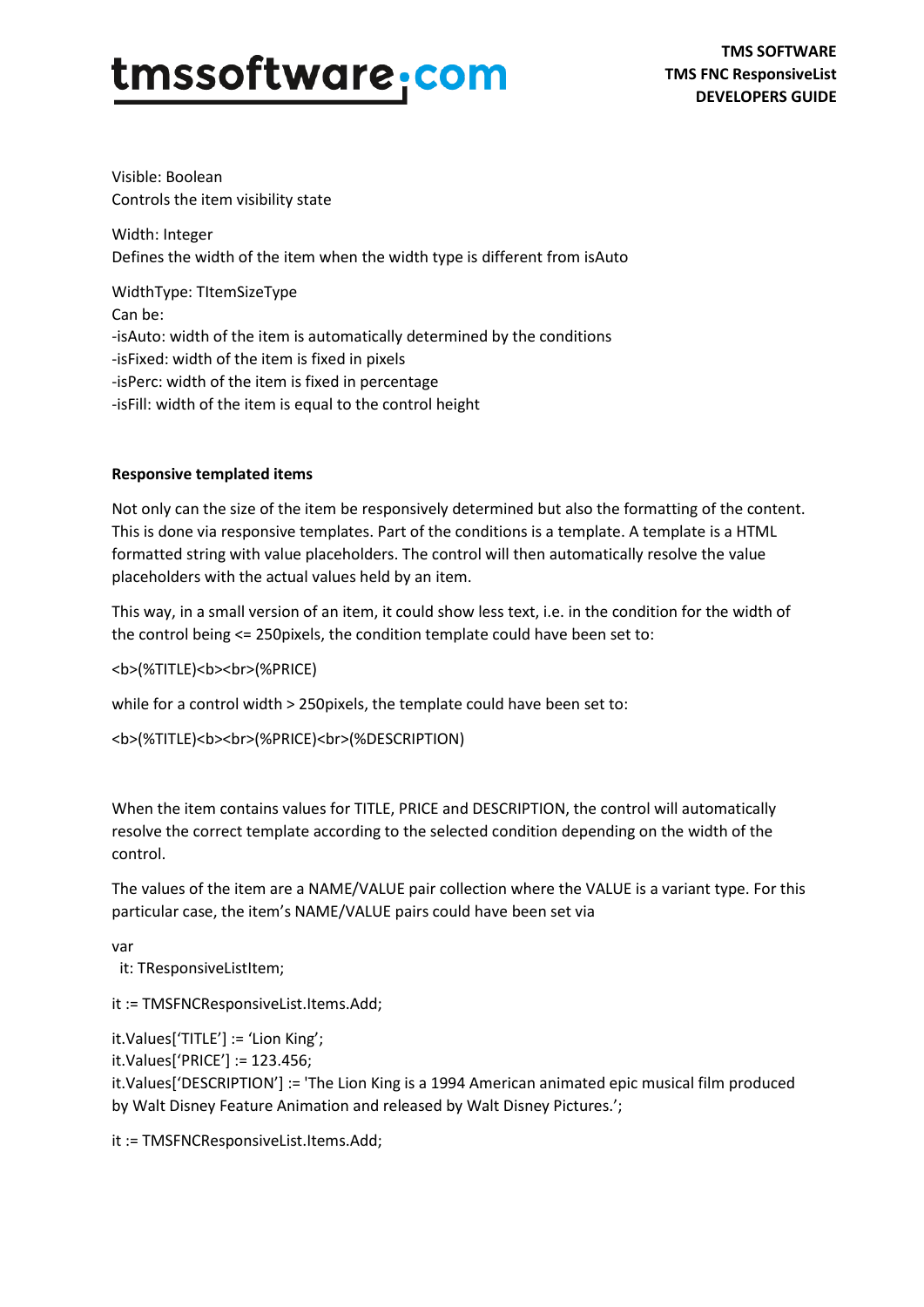**TMS SOFTWARE TMS FNC ResponsiveList DEVELOPERS GUIDE**

it.Values['TITLE'] := 'Nemo'; it.Values['PRICE'] := 210.987; it.Values['DESCRIPTION'] := 'Finding Nemo is a 2003 American computer-animated comedy-drama TMSFNCenture film produced by Pixar Animation Studios';

#### **Responsive lists in TTMSFNCResponsiveList**

The number of possibilities of using TTMSFNCResponsiveList becomes sheer unlimited when hosting a TTMSFNCResponsiveList within a TTMSFNCResponsiveList.

To illustrate this concept, let's start with a TTMSFNCResponsiveList with 2 items:

| Item 1                        |
|-------------------------------|
| Content of the item goes here |
|                               |
|                               |
|                               |
|                               |
|                               |
|                               |
|                               |
|                               |
|                               |
| Item 2                        |
| Content of the item goes here |
|                               |
|                               |
|                               |
|                               |
|                               |
|                               |
|                               |

And configure 2 conditions:

The first condition will render the list as a list of items in 2 rows when the width of the control is 300pixels or wider and a list of items in 2 columns when the width is smaller than 300.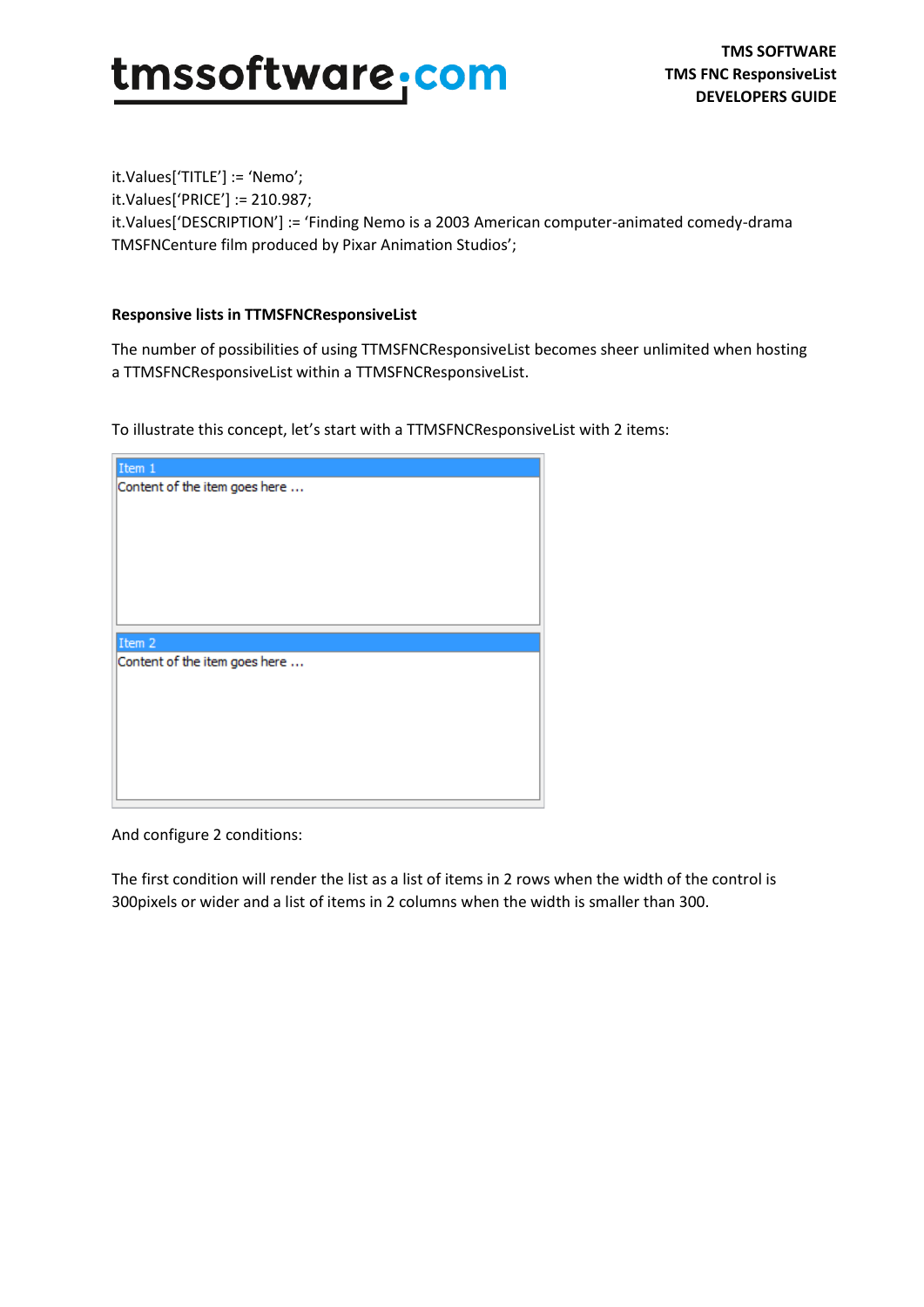### tmssoftware, com

| <b>DX</b> ResponsiveList Designer |                                                  |                       |                                         |  |        | □  | $\times$ |
|-----------------------------------|--------------------------------------------------|-----------------------|-----------------------------------------|--|--------|----|----------|
| Conditions                        |                                                  | $+$<br>$\blacksquare$ | Item 1<br>Content of the item goes here |  |        |    |          |
| W from<br>W to                    | H from                                           | H to                  |                                         |  |        |    |          |
| 300<br>$-1$                       | $-1$                                             | $-1$                  |                                         |  |        |    |          |
| 300<br>$\circ$                    | $-1$                                             | $-1$                  |                                         |  |        |    |          |
| Width from:                       | $\div$<br>300                                    | $-1 = \infty$         |                                         |  |        |    |          |
| Width to:                         | $\div$<br>$-1$                                   | $-1 = \infty$         |                                         |  |        |    |          |
| Height from:                      | $\div$<br>$-1$                                   | $-1 = \infty$         |                                         |  |        |    |          |
| Height to:                        | $\div$<br>$-1$                                   | $-1 = \infty$         |                                         |  |        |    |          |
| Columns:                          | $\div$<br>I٥                                     |                       |                                         |  |        |    |          |
| Row:                              | $\div$<br>$\overline{2}$                         |                       | Item 2                                  |  |        |    |          |
| Item width:                       | $\div$<br>$-1$                                   |                       | Content of the item goes here           |  |        |    |          |
| Item height:                      | $\div$<br>150                                    |                       |                                         |  |        |    |          |
| Margin left:                      | $\div$<br>3                                      |                       |                                         |  |        |    |          |
| Margin top:                       | $\div$<br>3                                      |                       |                                         |  |        |    |          |
| Margin right:                     | $\div$<br>3                                      |                       |                                         |  |        |    |          |
| Margin bottom:                    | $\div$<br>3                                      |                       |                                         |  |        |    |          |
| Category:                         | $\blacktriangle$<br>$-1$<br>$\blacktriangledown$ |                       |                                         |  |        |    |          |
| Template                          |                                                  |                       |                                         |  |        |    |          |
|                                   |                                                  |                       |                                         |  | Cancel | OK |          |

Next drop on this TTMSFNCResponsiveList a second TTMSFNCResponsiveList:

| Item 1               |                                  |                                  |                                  |
|----------------------|----------------------------------|----------------------------------|----------------------------------|
|                      | Content of the item goes here    |                                  |                                  |
|                      |                                  |                                  |                                  |
|                      | Item 1                           | Item 2                           | Item 3                           |
|                      | Content of the<br>item goes here | Content of the<br>item goes here | Content of the<br>item goes here |
|                      |                                  |                                  |                                  |
| Item 2<br>Content of |                                  |                                  |                                  |
|                      |                                  |                                  |                                  |
|                      |                                  |                                  |                                  |
|                      |                                  |                                  |                                  |
|                      |                                  |                                  |                                  |
|                      |                                  |                                  |                                  |

At design time, the item in the parent TTMSFNCResponiveList where the 2<sup>nd</sup> TTMSFNCResponsiveList is dropped on will display with a red border. At design time the  $2<sup>nd</sup>$  TTMSFNCResponsiveList can be dragged over the 2<sup>nd</sup> item. Once the parent TTMSFNCResponsiveList item to connect the 2<sup>nd</sup> TTMSFNCResponsiveList is chosen, you can set the child TTMSFNCResponsiveList.Align to alClient and it will align to the chosen parent list item. When the application is run, this results in: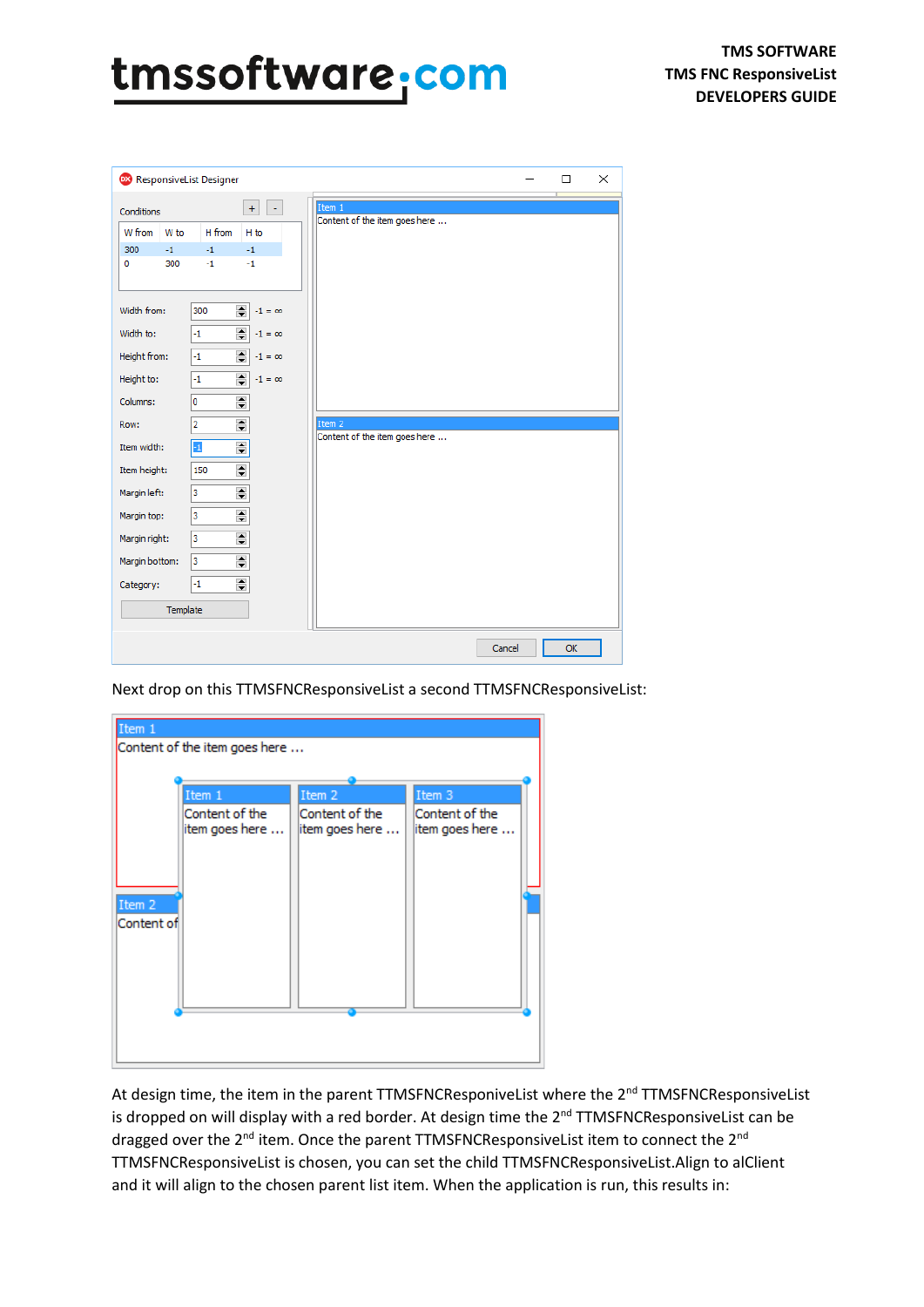### tmssoftware.com

| Item 1                                     | Item 2                           | Item 3                           |
|--------------------------------------------|----------------------------------|----------------------------------|
| Content of the item<br>goes here<br>Item 2 | Content of the item<br>goes here | Content of the item<br>goes here |
| Content of the item goes here              |                                  |                                  |

Now, on this child TTMSFNCResponsiveList, we can again add conditions for responsive behaviour. In this case, we add the condition that for a width of 300pixels or higher, it will render its items in columns and for a width of less than 300pixels, it will render the items in rows.

With these conditions in place, resizing the parent TTMSFNCResponsiveList will result in the child TTMSFNCResponsiveList to adapt to its parent item and as such, also responsively adapt to render its items in rows:

| <sup>00</sup> Responsive list in responsive list demo |                                            | ×                                          |  |
|-------------------------------------------------------|--------------------------------------------|--------------------------------------------|--|
| Item 1<br>Content of the item<br>goes here            | Item 2<br>Content of the item<br>goes here | Item 3<br>Content of the item<br>goes here |  |
| Item 2<br>Content of the item goes here               |                                            |                                            |  |
|                                                       |                                            |                                            |  |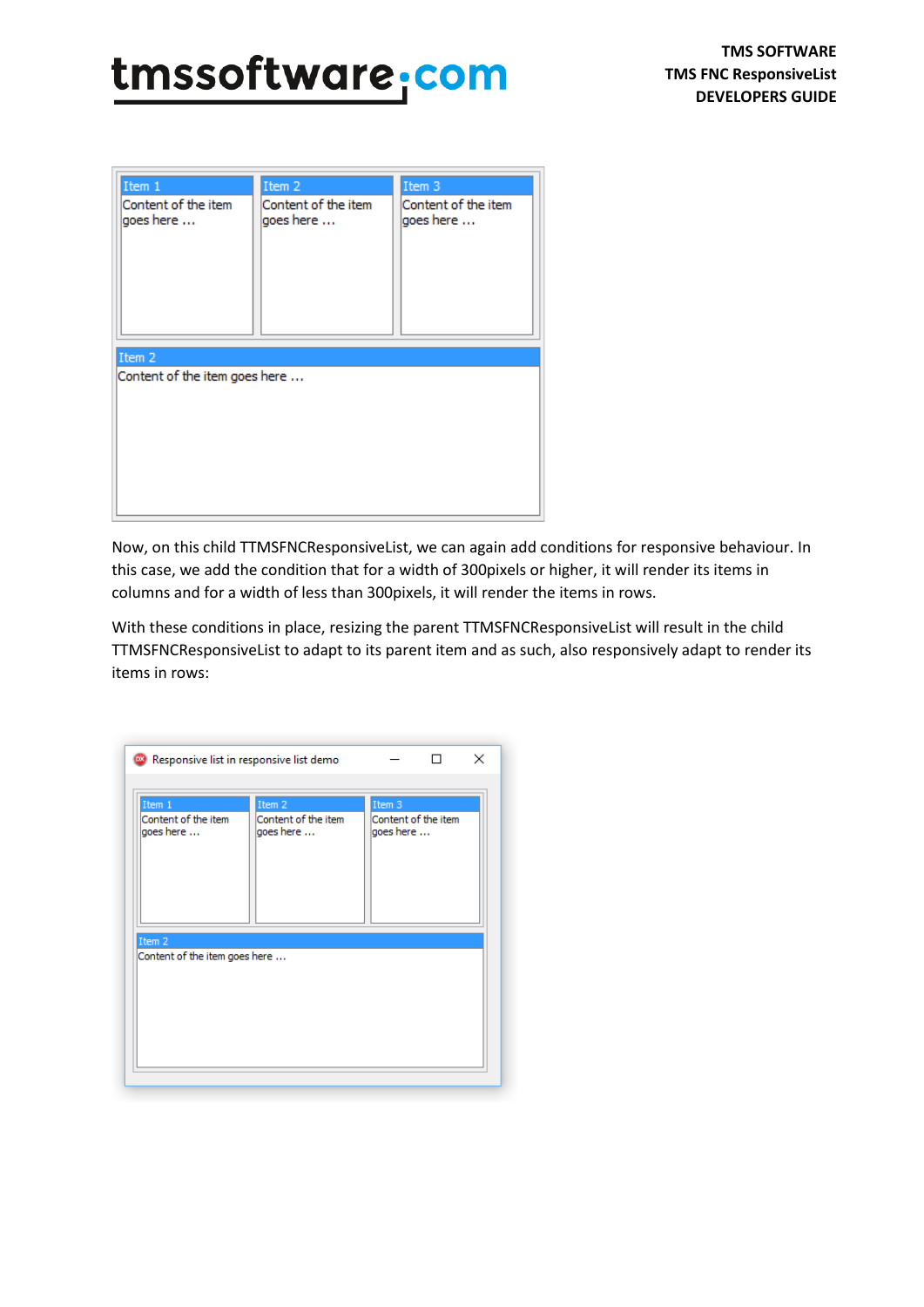| <sup>00</sup> Responsive list in responsiv            | $\times$                                              |
|-------------------------------------------------------|-------------------------------------------------------|
| Item 1<br>Content of the item goes<br>here            | Item <sub>2</sub><br>Content of the item goes<br>here |
| Item <sub>2</sub><br>Content of the item goes<br>here |                                                       |
| Item 3<br>Content of the item goes<br>here            |                                                       |
|                                                       |                                                       |

#### **Creating custom TTMSFNCResponsiveList controls**

It is straightforward to creating custom TTMSFNCResponsiveList controls that use custom items.

To do so, create a custom TResponsiveListItem class that descends from TResponsiveListItem:

```
type
  TResponsiveListItemEx = class(TResponsiveListItem)
  private
    FPicture: TPicture;
    FCustomProp: string;
    procedure SetPicture(const Value: TPicture);
  protected
     procedure DrawItem(AGraphics: TAdvGraphics; ATemplate, AHeaderTemplate, AFooterTemplate: 
string; ARect: TRect; Focus: boolean); override;
    procedure PictureChanged(Sender: TObject);
  public
    constructor Create(Collection: TCollection); override;
    destructor Destroy; override;
    procedure Assign(Source: TPersistent); override
  published
    property Picture: TPicture read FPicture write SetPicture;
    property CustomProp: string read FCustomProp write FCustomProp;
   end;
```
and then with overriding the GetItemClass protected method in a descending control of TTMSFNCResponsiveList, start using this custom item class:

```
 TTMSFNCResponsiveListEx = class(TTMSFNCResponsiveList)
 private
 protected
  function GetItemClass: TCollectionItemClass; override;
 published
 end;
```
#### with: